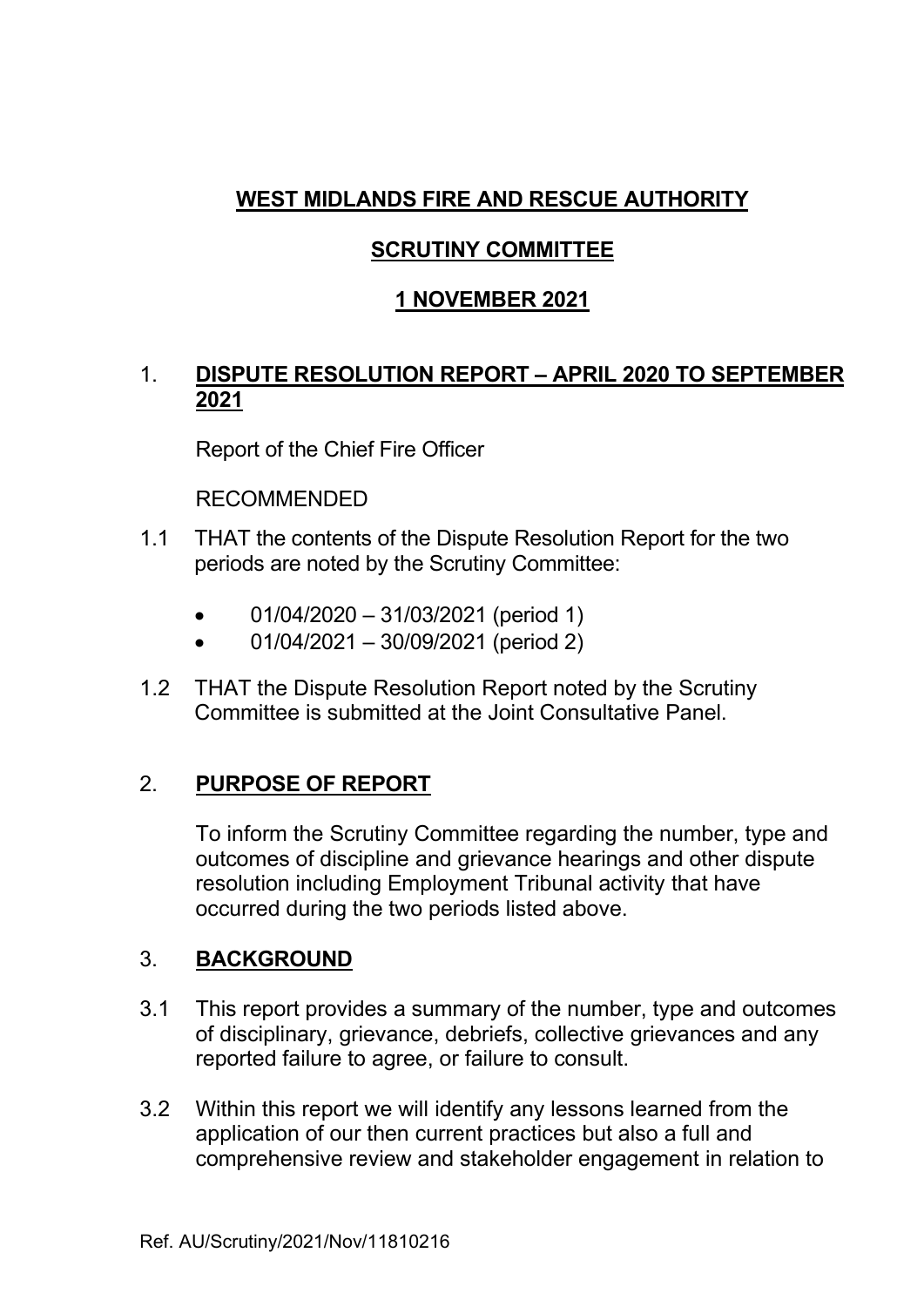the disciplinary and grievance policies. The revisions and crucial conversations management training is aligned to the Discipline policy which went live from 1 July 2021 and the revision to the grievance policy will go live January 2022, along with mediation people management training. We also considered feedback and regular discussions with Trade Unions/Representative Bodies and other employees within the Service. Feedback is also noted after case debriefs which we hold once a case has come to an end.

3.3 Discussions frequently take place at the monthly HR Joint Working Party meetings (JWP) around the application of the case management policy.

### 4. **SUMMARY OF CASES**

#### 4.1 **Grievances Period 1** (1 April 2020–31 March 2021)

20 Grievances for period 1 starts from 1 April 2020 to 31 March 2021.

 3 individuals raised more than 1 grievance totalling 6 out of the 20 and there are also 2 collective grievances raised by multiple employees. The second collective grievance being Fire Control.

 Whilst there were discussions that took place to look to resolve these matters informally, 18 grievances went to a formal hearing.

Collective grievance 1 was around bullying and harassment, this was formally investigated, and the resolution was communicated to the employees.

Collective grievance 2 was from Fire Control based on CPD payments and the outcome was communicated.

7 of the grievances fell under bullying, harassment and discrimination which went to a hearing with the outcome communicated.

7 of the grievances are work practices/relations, relating to a transfer under recruitment and selection policy.

2 grievances came from the same employee, who was disputing their terms and conditions.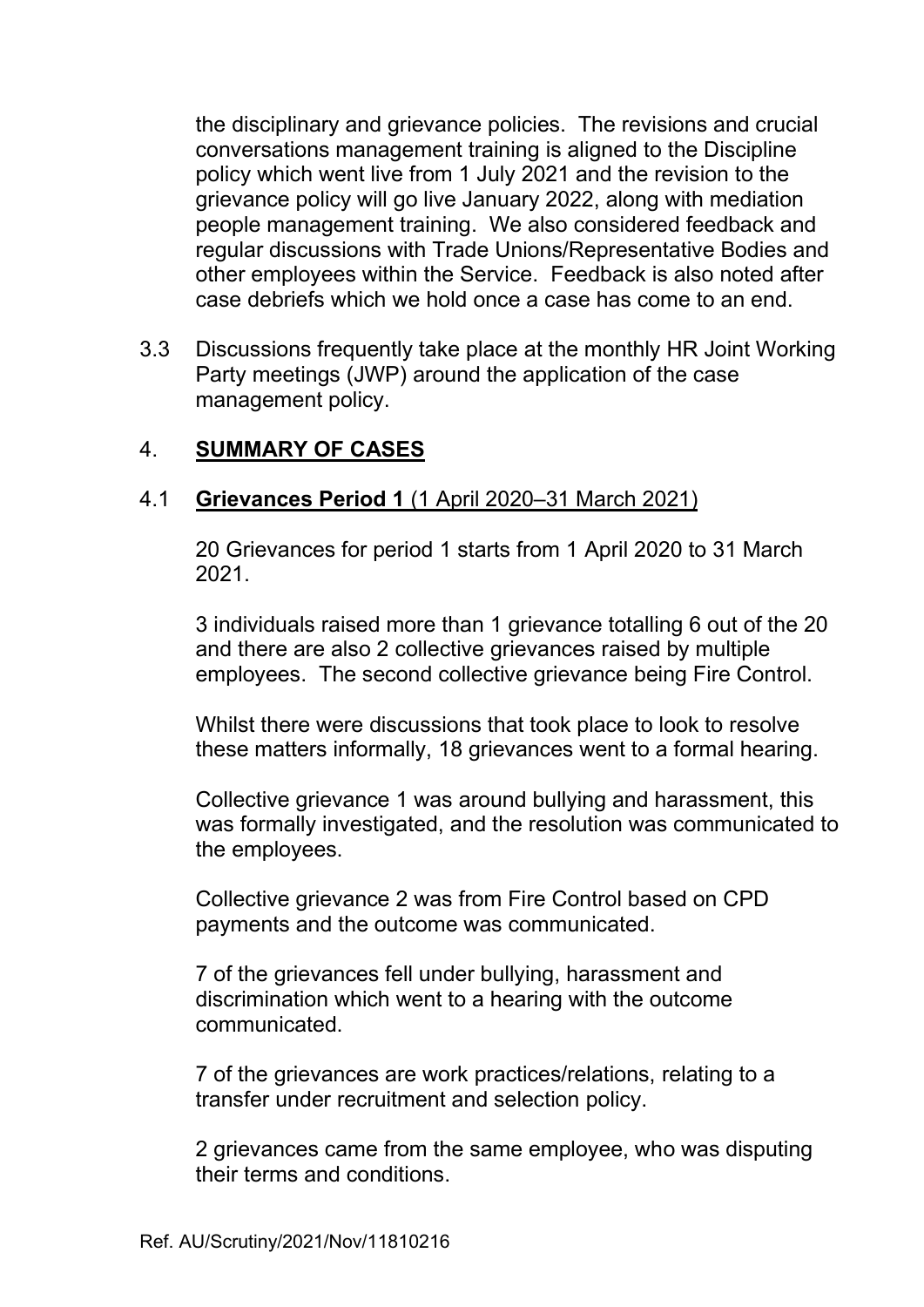2 grievances were dealt with informally and both were relating to work practices/relationships.

The grievances received were from 17 Grey Book employees including both collective grievances and 3 Green Book employees, 11 male and 7 female employees the Fire Control Collective were made up of multiple employees (gender not known) 1 informal grievance was male and the 2<sup>nd</sup> being female. Following analysis of the equality data there has been no impact on any specific group. Please refer to Appendix 1 which has a full breakdown of the equality data for each case.

 Business Partners work very closely with line managers to identify any concerns at the earlier stages, which helps to resolve issues informally.

 It was identified through policy consultation, SET, Stakeholder engagement, Trade Union feedback and the number of cases that management training was required, we also considered the day-today management of people and specifically through the formal investigation process.

 Monthly breakdown on all grievance cases will be re-introduced at the HR Joint Working Party with a collaborative engagement meeting chaired by the Trade Unions and the relevant managers.

### **Grievances Period 2** (1 April 2021–30 September 2021)

6 Grievances starts from the above period, all grievances lodged were independent and ZERO collective grievances.

All 6 grievances resulted in formal hearings

1 grievance related to bullying and harassment

2 grievances related to terms and conditions, i.e. loss of earnings, disparity of green and grey book salaries, (pay/hours etc.)

1 grievance relates to work practices which was part time employee receiving full CPD payment

1 grievance related to organisational change where the employee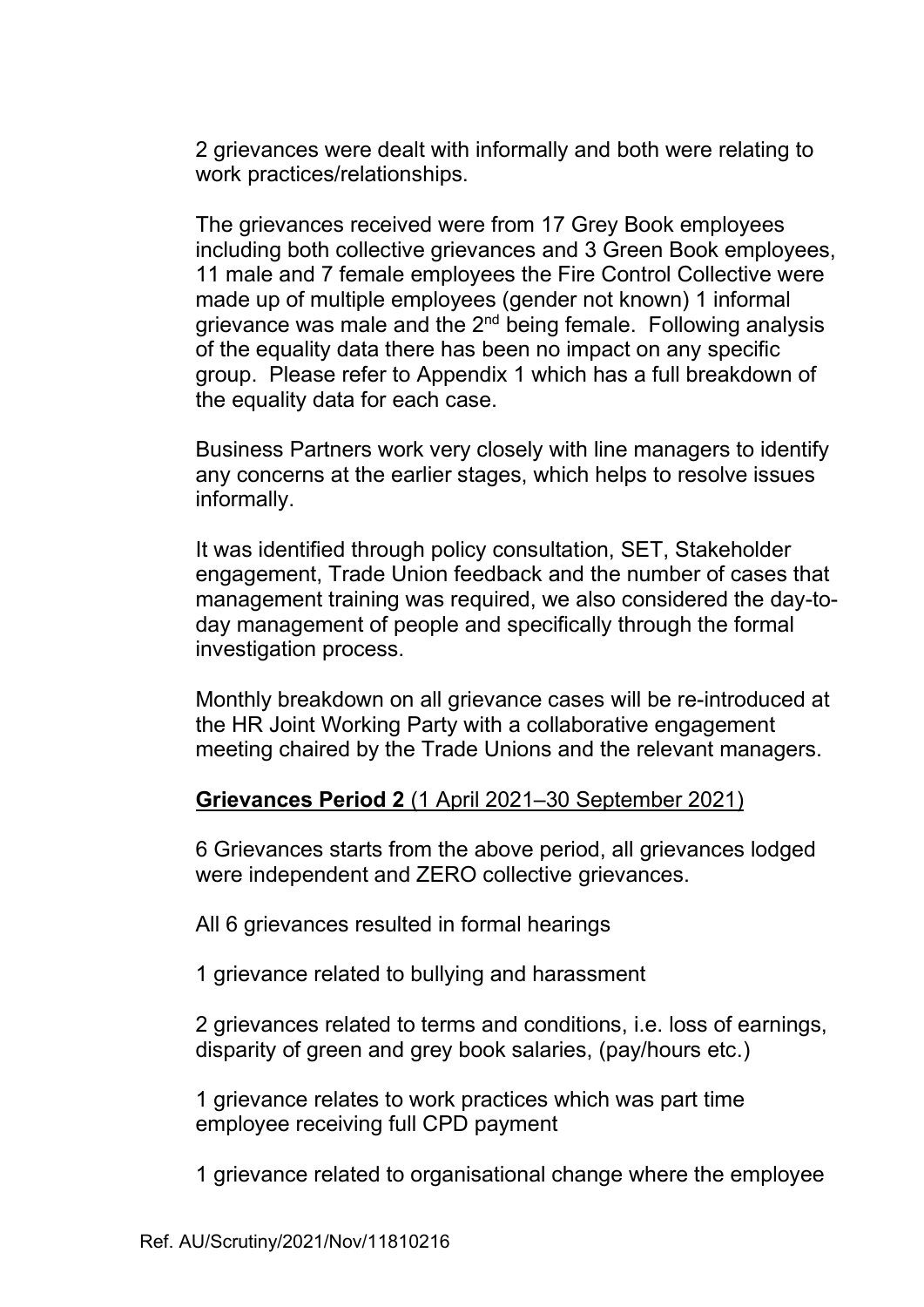disputed why they were placed on redeployment.

1 grievance was submitted by an employee under discrimination which has been investigated.

The grievances received were ALL from Grey Book employees, 1 male and 5 female employees. Following analysis of the equality data there has been no impact on any specific group. Please refer to Appendix 1 which has a full breakdown of the equality data for each case.

### 4.2 **Disciplinary**

### **Disciplinary Period 1**(1 April 2020–31 March 2021)

 There were 27 cases in total (18 at gross misconduct and 9 at misconduct) detailed as follows.

### **Gross Misconduct**

8 x **cases were inappropriate behaviour** (all grey book employees, 7 males and 1 female)

- An individual behaved inappropriately towards other employees, the outcome resulted in a 6-month written warning.
- Inappropriate usage of social media case and 2 x employees were dismissed.
- x 3 inappropriate usage of social media case both resulted in a final 18 month written warning.
- Inappropriate usages of social media case resulted in a 6 month written warning.
- Inappropriate usage of social media, employee dismissed.

2 x **cases were a breach of policy and procedure** (both male employees, one was grey book and the other was green book employee)

- Employee had not declared a previous dismissal and inappropriate usage of social media. This resulted in a dismissal.
- Social distancing rules broken within the workplace, and employee had a final written 18 months warning.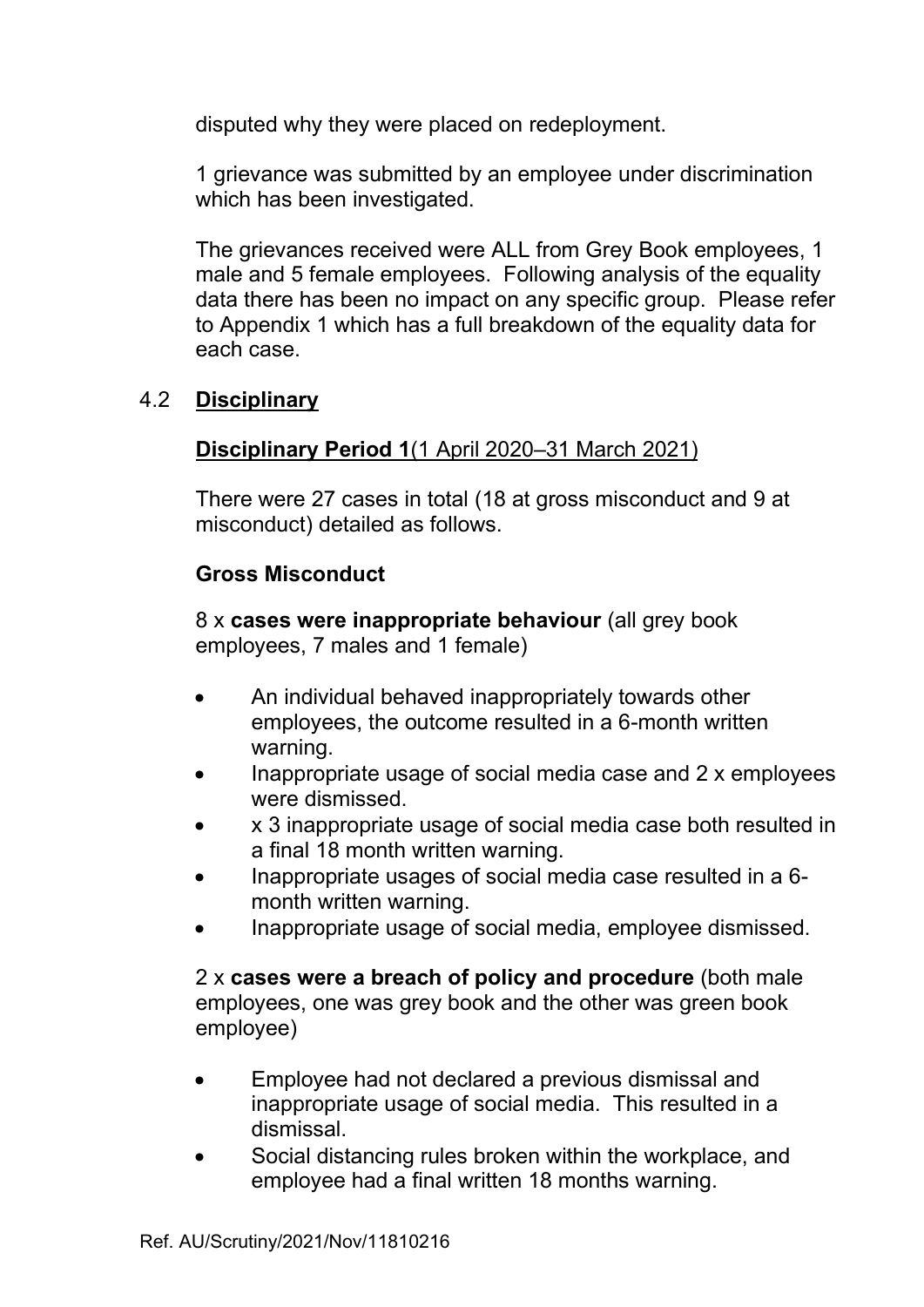1 x **case was bringing WMFS into disrepute** (grey book male employee)

• Inappropriate behaviour towards an employee which resulted in a development plan.

4 x **cases were bullying, harassment and discrimination** (all 4 grey book male employees)

- 3 cases were from the inappropriate usage of social media group, all resulted in dismissal.
- Employee was investigated for harassment and resulted in a demotion with a final written 18-month warning.

3 x **cases were criminal Conduct** (2 male employees, 1 female and all 3 were grey book)

- Employee gave false information, and this resulted in a dismissal
- Drink driving offence resulted in a criminal record and resulted in a formal warning.
- Employee was convicted of domestic abuse and dismissed.

 4 x **cases were investigated informally** and there was no outcome however, these 4 cases then resulted in a collective grievance from a Fire Station (All 4 males and grey book).

### **Misconduct:**

1 x **case was inappropriate behaviour** (grey book female employee)

• Inappropriate usage of social media and resulted in a 6 month written warning.

4 x **cases were bullying, harassment and discrimination** (4 male employees grey book)

• 4 employees behaved inappropriately whilst at work, this was managed informally.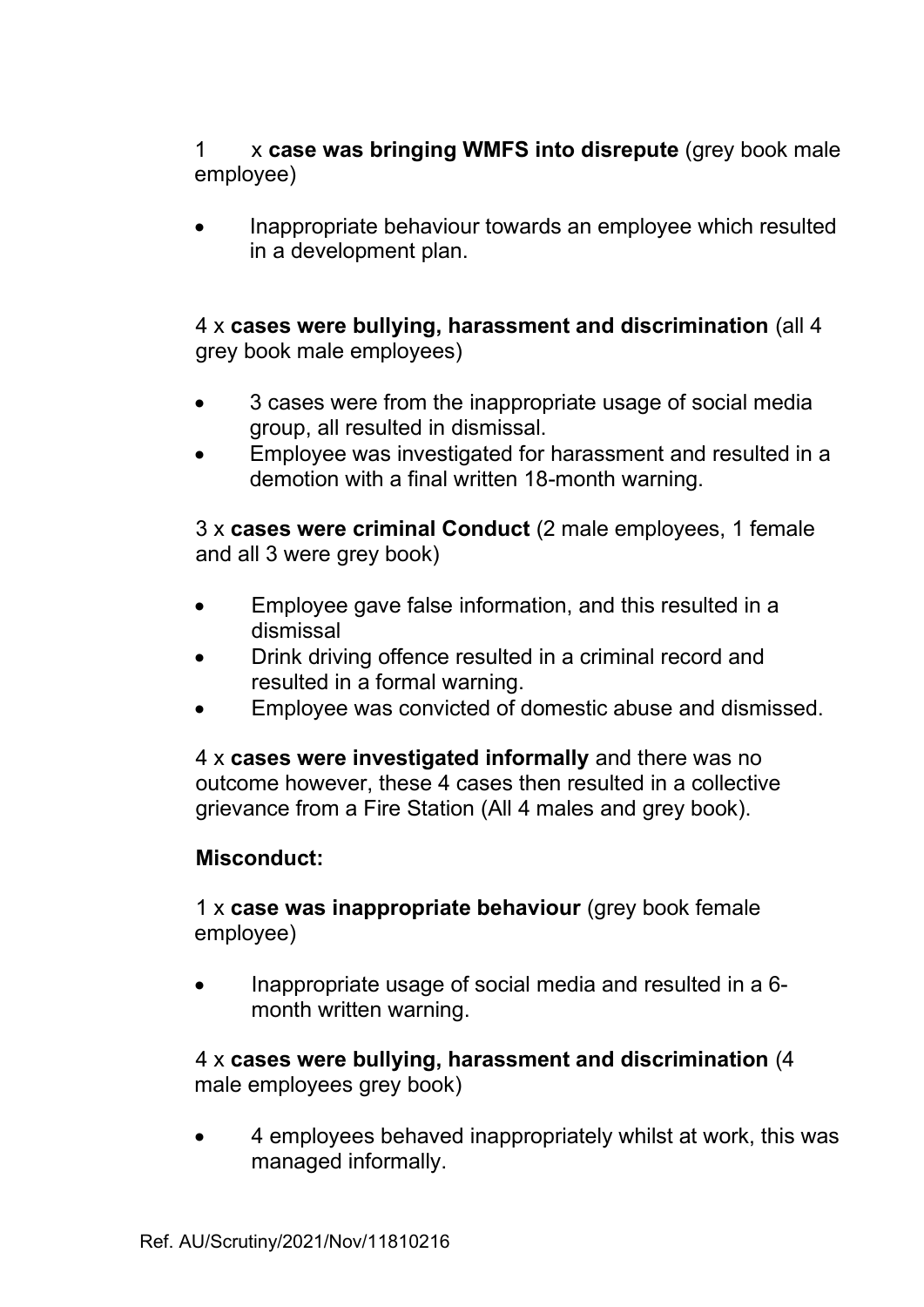1 x **case was criminal conduct** (grey book male employee)

• An employee drove the Brigade van breaking the speed limit rules. This had an informal outcome with a development plan.

### 2 x **cases were damage to property** (2 male grey book employees)

• 2 employees were investigated due to damages of WMFS equipment and this case resulted in no formal action.

### 1 x **case was a breach of policy and procedure** (grey book male employee)

• Inappropriate behaviour towards another member of staff and resulted in no formal action.

## **Disciplinary Period 2** (1 April 2021–30 September 2021)

 There were 10 cases in total (6 at gross misconduct and 4 at misconduct) detailed as follows.

### **Gross Misconduct:**

2 x **case was inappropriate behaviour** (both male and grey book employees)

- An employee who used drugs resulted in a final written 18 months.
- An employee who used drugs, based on the facts of the case, and information that was gathered at the investigation stage, considering all the presentation there were inconsistencies, dishonesty and the loss of trust and therefore the decision was to dismiss the employee from the Service.

1 x **case was a breach of policy and procedure** (male grey book employee)

• Inappropriate usage of ICT equipment, this case is still in the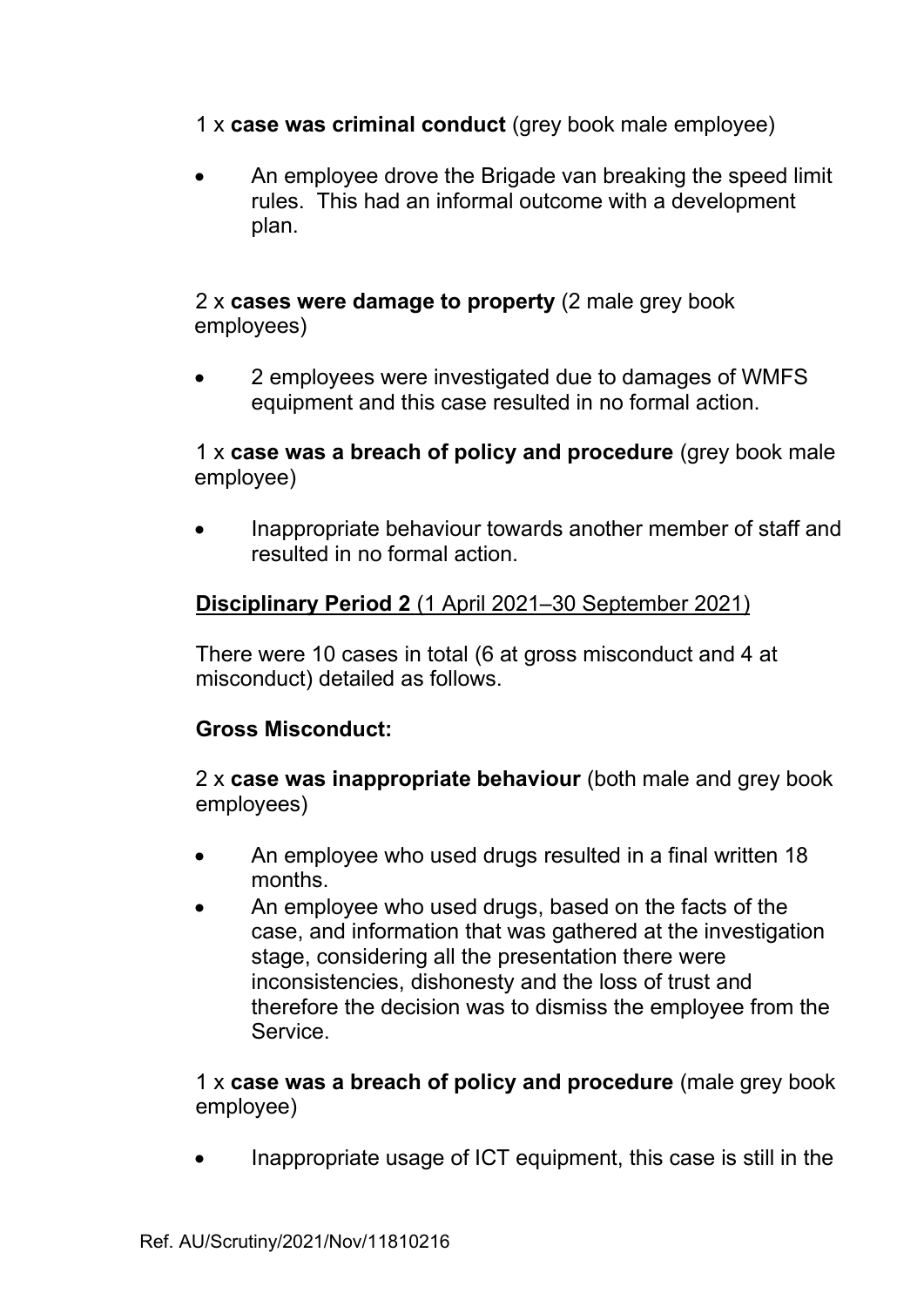investigation stage.

 1 x **cases where a breach of health and safety policy** (both male employee, 1 grey book and the other green book)

- An employee resigned pending a hearing.
- Broken covid rules resulted in a development plan.

### 1 x **case was bringing WMFS into disrepute** (male grey book)

• An employee pleaded guilty to domestic abuse at court however, the investigation still in progress.

### **Misconduct:**

 1 x **case was inappropriate behaviour** (female grey book employee)

• A breach of GDPR rules and sharing of information, this was dealt with informally.

2 x **cases where there was a breach of policies and procedures** (both grey book male employee)

- An employee drove a WMFS vehicle and caused damage to vehicle and property (investigation still in progress).
- Employee breached covid rules, this investigation is still in progress.

 1 x **case where there was a breach of health and safety policy** (male grey book employee)

• An employee accessed a station during covid rules, the outcome was informal.

### 5. **EMPLOYMENT TRIBUNALS**

 The Service during this reporting period from 1 April 2020 until 30 September 2021 has received 10 Employment Tribunal Claims. However, five employment tribunals are from a large and complex disciplinary case which led to multiple dismissals.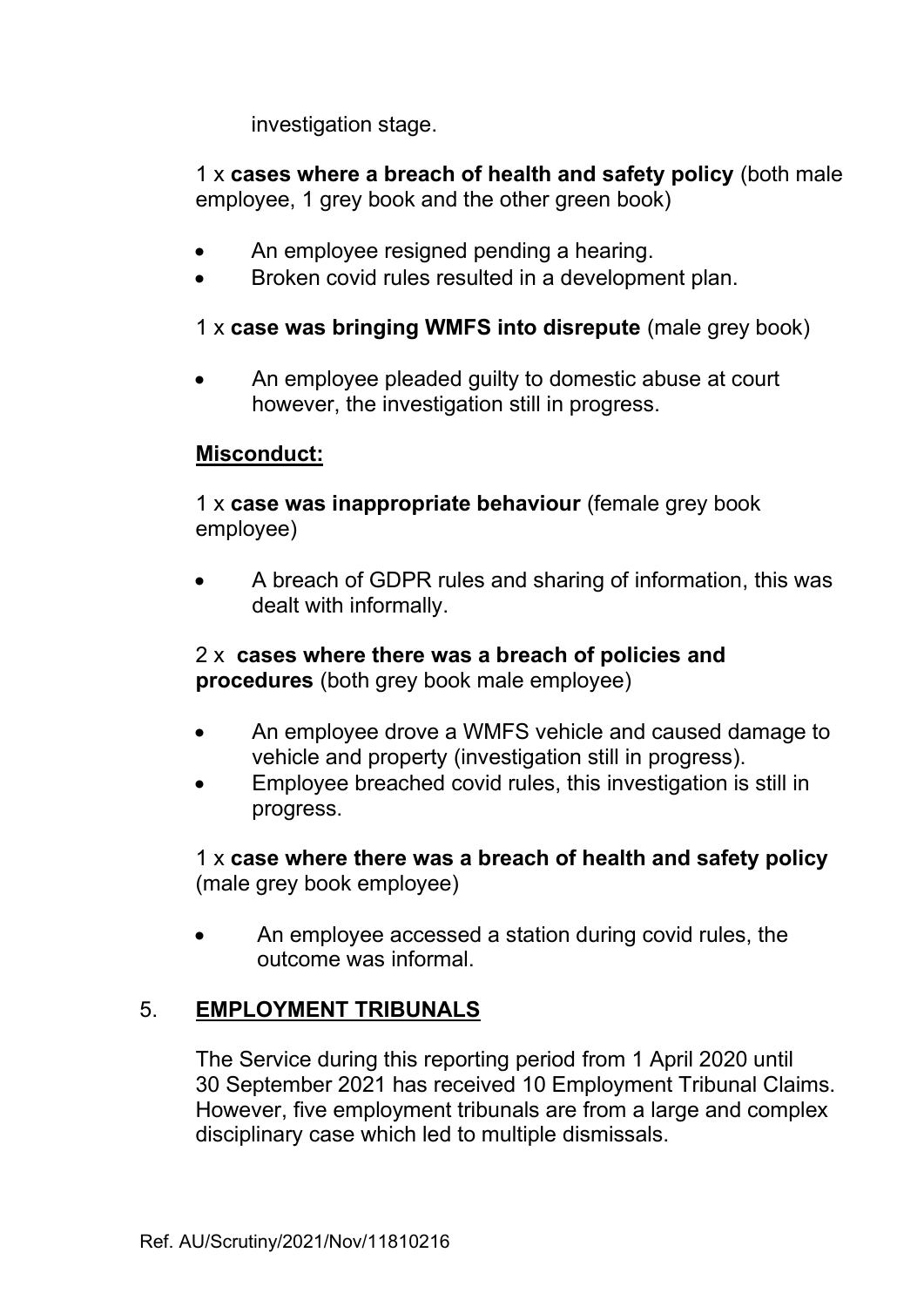# 6. **DEBRIEFS AND LEARNING OUTCOMES**

We have reviewed the policies as part of our normal review cycle and as part of this process we had set up a stakeholder group including Managers, Trade Unions reps, People Support Services and a HR Consult. The policies have been re-aligned to the ACAS Code of Practice on Disciplinary and Grievance and substantial revisions have been made to our policies, toolkits, procedures and practices.

# 7. **TRAINING AND DEVELOPMENT FOR LINE MANAGERS**

Following feedback from SET the trade unions and managers through the Disciplinary and Grievance stakeholder group and HR JWP a decision has been taken to provide those involved in people management including Trade Unions, line managers and PSS Business Partners training through external training providers ACAS and ABDCCT (achievement by design Coaching Consulting training). The training that was provided is stated below:

- o **Disciplinary Investigations** (78 managers and BPs attended)
- o **Disciplinary Commissioning and Appeals** (29 managers and BPs attended this course) *(limited availability with this course)*
- o **Crucial Conversations** (68 managers, BPs and Trade Unions officials attended)

In support of the ongoing learning development of our staff we are currently providing 'crucial conversation' training for all line managers. These training sessions provide practical and effective techniques to support managers to carry out difficult conversations confidently and sensitively with staff.

The Service recognises that there are many reasons for holding an internal investigation in the workplace. Investigations are held to clarify and establish the facts of an individual case and to assist in a decision as to whether there are grounds to call a disciplinary hearing or dismiss a member of staff.

The outcomes of attending both sessions were that line managers learnt new techniques, procedures and checklists that help ensure that they are considering all the critical factors and that you they undertake the process in a fair and unbiased manner. The ACAS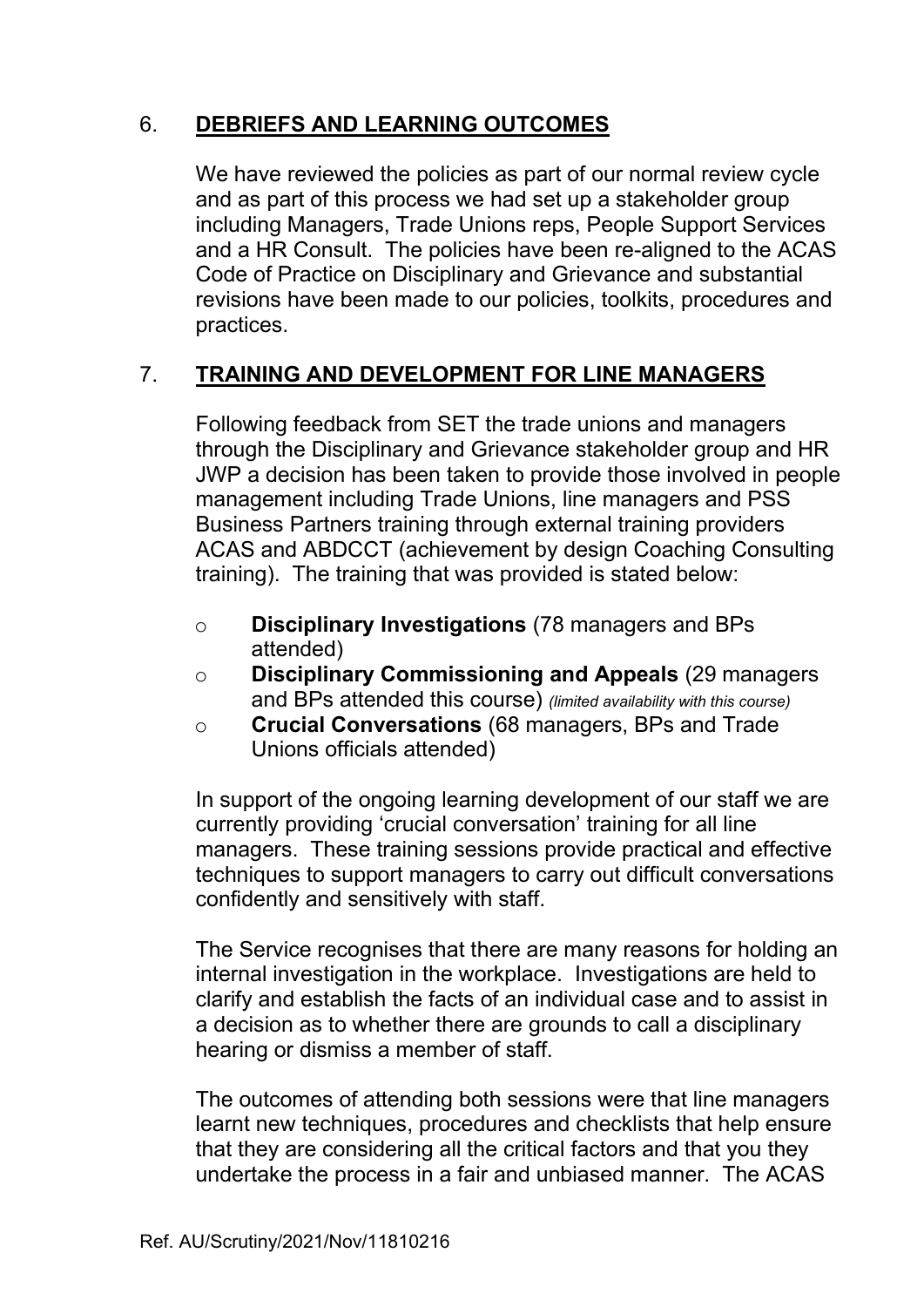training has completed for now but will be part of a regular training for our people managers alongside with the crucial conversations training too.

The disciplinary and crucial conversations training sessions were all expert-led and designed to facilitate discussion and interaction which our managers found beneficial and helpful.

#### 8. **POLICIES AND PROCEDURES**

 The Disciplinary policy and the Grievance policy are available for all employees on MESH.

### **Disciplinary Policy and Toolkit:**

Following an extensive engagement process, we have made some significant changes to the way we develop and engage on our people policies.

All our policies are consulted with our Trade Unions, however, on considering lessons learnt, information from our debrief process and feedback from managers and trade unions we have identified further areas of improvement.

As an outcome of this feedback, we have revised the new discipline policy, to provide a clear and concise framework to support managers' decision making and application of the process.

The supporting toolkit contains additional supportive information, guidance, and template documents.

The revised policy focusses on the informal process, trying to resolve issues early, sharing advice and guidance through the dayto-day management and in a timely manner. This will help to resolve issues where appropriate and prevent escalation. Our PSS Business Partners will also be meeting with managers to go through the changes to support understanding and the application of the policy.

All employees are made aware that they need to be accountable for their conduct and behaviours and managers need to ensure the expectations on all staff to uphold our core values are upheld.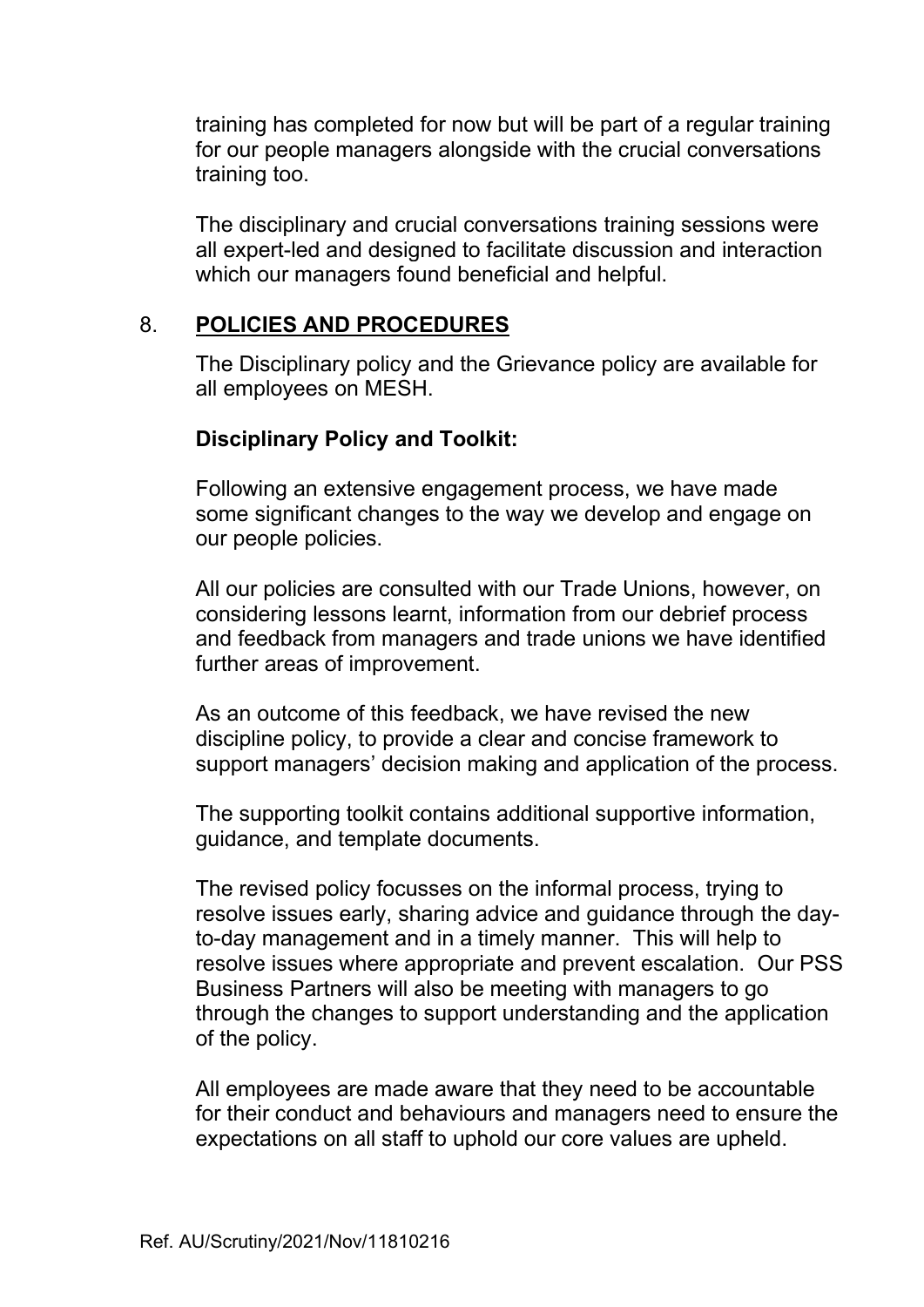In support of this we have provided crucial conversations training to all managers with responsibility of managing people to support the early intervention and conversation to prevent the escalation of an issue to formal disciplinary stages. This will also assist in managing in the day-to-day management of staff including the informal stage of the discipline policy should it be required.

Managers will carry out this training as part of their ongoing development and need to book on to People Management training for crucial conversations.

**Grievance Policy and toolkit** is still in its draft stage of amendments and creation, this will be going through the same process as the disciplinary policy minus the training. This policy and process will be fully supported by the BPs in supporting the managers.

### 8. **EQUALITY IMPACT ASSESSMENT**

 In preparing this report an initial Equality Impact Assessment is not required and has not been carried out. The Service's policies that are applied in all case management have been subject to full Equality Impact Assessments.

### 9. **LEGAL IMPLICATIONS**

There are no direct legal implications arising from this report.

### 10. **FINANCIAL IMPLICATIONS**

There are no financial implications to this report.

### **BACKGROUND PAPERS**

Disciplinary Policy 2/1

Grievance Policy 2/2

Previous JCP reports Dispute Resolution Reports 0-19 and Review of Case Management Debriefs.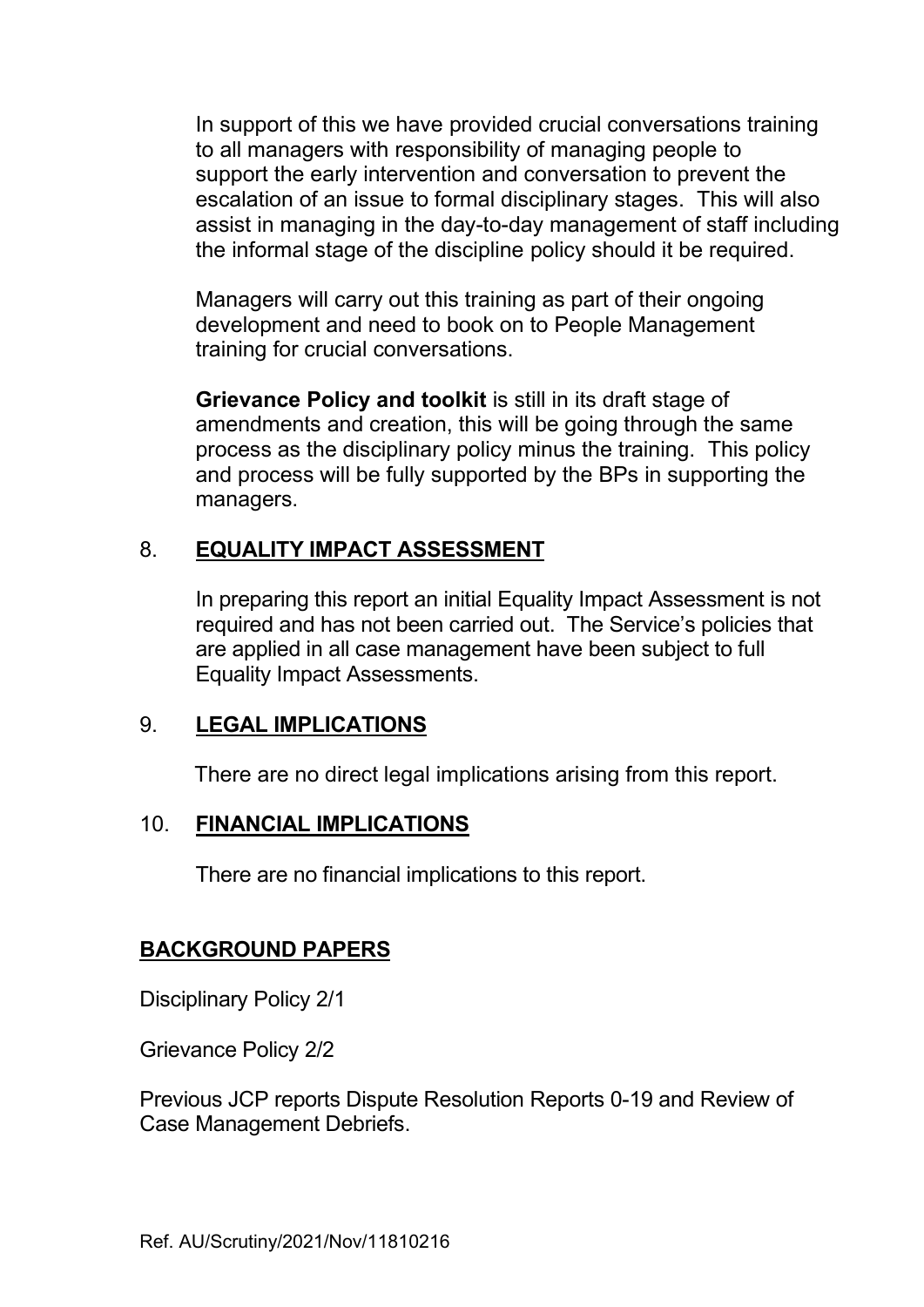The contact officer for this report is Sarah Warnes, Assistant Chief Fire Officer, Strategic Enabler (People Programme) 0121 380 6551.

PHIL LOACH CHIEF FIRE OFFICER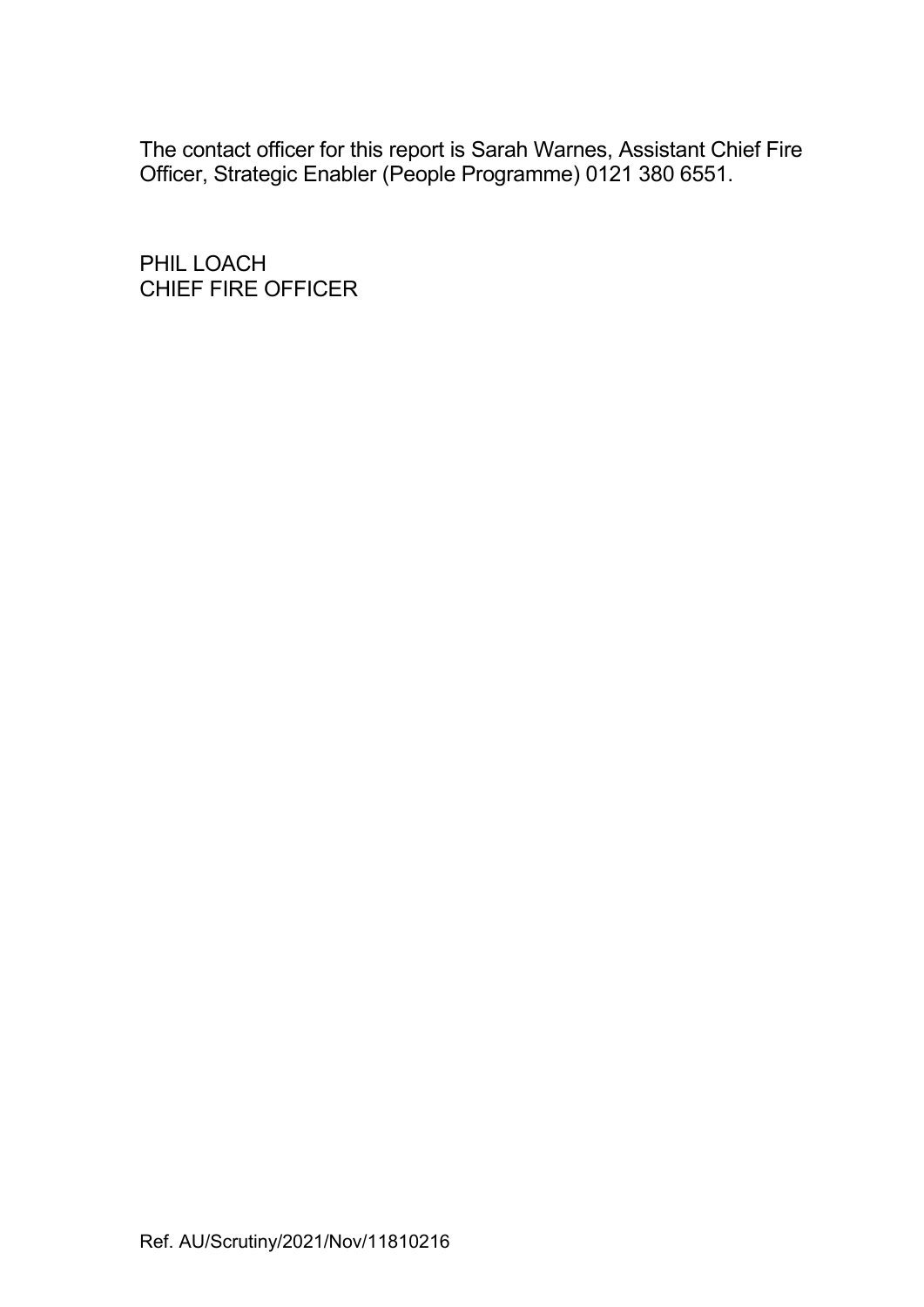# **Appendix 1**

# **Discipline Equality Monitoring**

| Gender:                    | Male 33                                                                                                                                                               | Female 4                |                                                        |
|----------------------------|-----------------------------------------------------------------------------------------------------------------------------------------------------------------------|-------------------------|--------------------------------------------------------|
| Age:                       | <b>DNS</b><br>20-29<br>30-39<br>40-49<br>50-59<br>60-69                                                                                                               | 6<br>12<br>14<br>4<br>1 |                                                        |
| Ethnicity:                 | <b>White British</b><br><b>Black British Afro Caribbean</b><br><b>Black British</b><br><b>Mixed White British</b><br><b>Mixed White Asian</b><br>Indian<br><b>DNS</b> | 1                       |                                                        |
| <b>Sexual Orientation:</b> | <b>Blank</b><br>Heterosexual<br>Prefer not to say<br><b>Bisexual</b>                                                                                                  |                         | 11<br>21<br>4<br>1                                     |
| Disability:                |                                                                                                                                                                       |                         | Data cannot be accessed through the new Oracle system  |
| Role:                      | FF (and equivalent)<br><b>Supervisory Manager</b><br>Middle Manager<br><b>Strategic Manager</b><br>Pensioner                                                          |                         | 25<br>10<br>0<br>$\mathbf 0$<br>$\overline{2}$         |
| <b>Marital Status:</b>     | <b>Married</b><br>Single<br><b>Divorced</b><br>Living together<br><b>Common Law</b><br>No data                                                                        |                         | 9<br>14<br>1<br>$\overline{2}$<br>$\overline{1}$<br>10 |